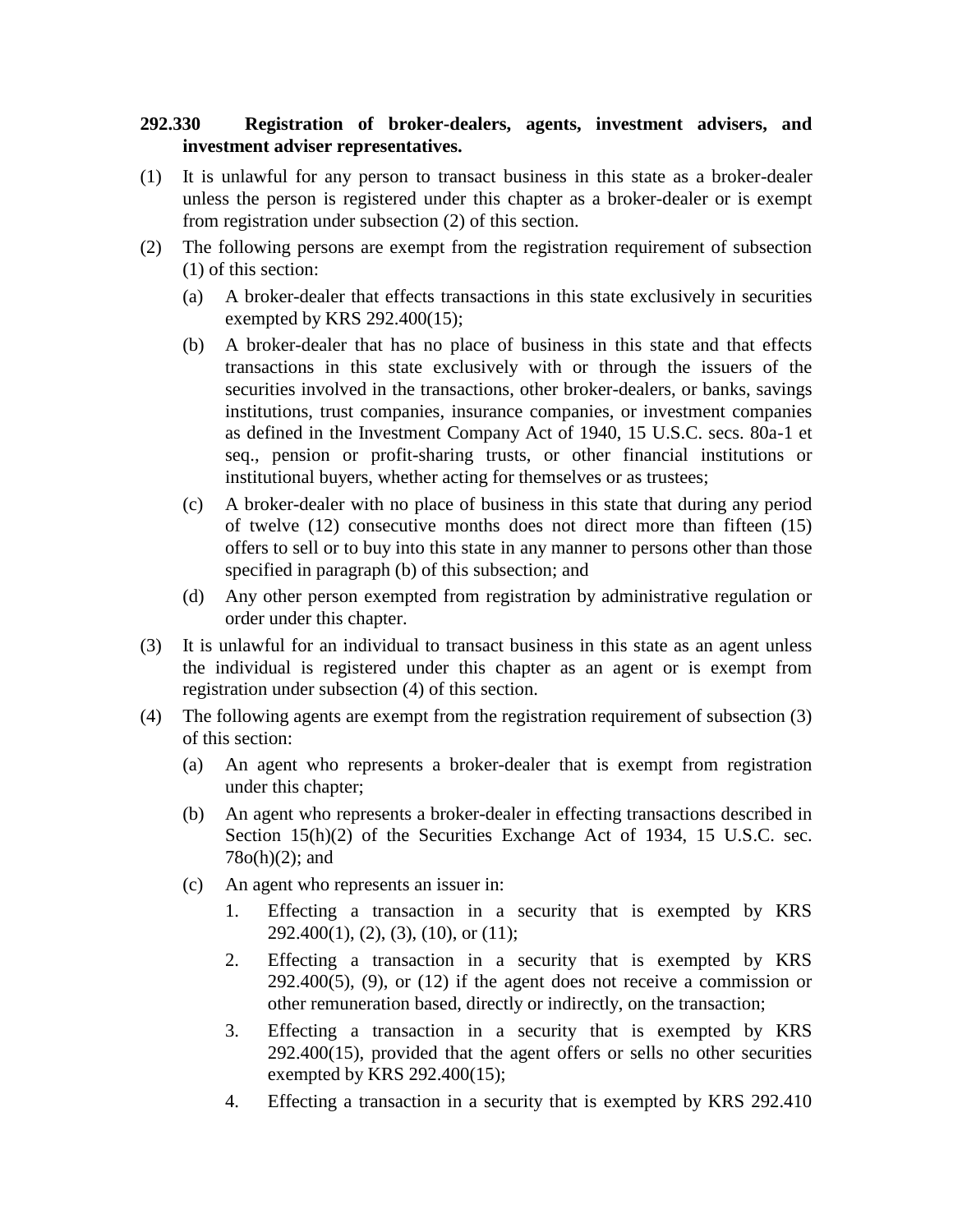unless registration as an agent is required elsewhere in this chapter or by administrative regulation or order under this chapter;

- 5. Effecting a transaction in a security that is a covered security, except that an agent who represents an issuer in effecting a transaction in a security that is a covered security under Section  $18(b)(3)$  or  $18(b)(4)(d)$  of the Securities Exchange Act of 1933, 15 U.S.C. sec. 77r(b)(3) or  $77r(b)(f)(D)$ , is not exempt if the agent receives a commission or other remuneration based, directly or indirectly, on the transaction;
- 6. Effecting a transaction with existing employees, partners, or directors of the issuer if the agent does not receive a commission or other remuneration based, directly or indirectly, on the transaction;
- 7. Effecting other transactions if the agent primarily performs, or is intended to primarily perform upon completion of an offering of the issuer's own securities, substantial duties for or on behalf of the issuer otherwise than in connection with transactions in the issuer's own securities and the agent's compensation is not based, directly or indirectly, on the transactions; and
- 8. Any other person exempted from registration by administrative regulation or order under this chapter.
- (5) The registration of an agent is effective only while the agent is employed by or associated with a broker-dealer registered under this chapter or an issuer offering, selling, or purchasing its securities in this state.
- (6) An individual may not act as an agent for more than one (1) broker-dealer or one (1) issuer at a time unless authorized by rule or order under this chapter.
- (7) It is unlawful for a broker-dealer or an issuer to employ or associate with an agent unless the agent is registered under this chapter or exempt from registration.
- (8) It is unlawful for any person to transact business in this state as an investment adviser unless the person is registered under this chapter as an investment adviser or is exempt from registration under subsection (9) of this section.
- (9) The following investment advisers are exempt from the registration requirement of subsection (8) of this section:
	- (a) An investment adviser who has no place of business in this state if his only clients in this state are other investment advisers, covered advisers, brokerdealers, banks, savings institutions, trust companies, insurance companies, pension or profit-sharing trusts, or other financial institutions or institutional buyers, whether acting for themselves or as trustees;
	- (b) An investment adviser who has no place of business in this state if, during any period of twelve (12) consecutive months, he or she does not have more than five (5) clients other than those specified in paragraph (a) of this subsection;
	- (c) An investment adviser who is approved, and remains approved, by the Kentucky Economic Development Finance Authority as an investment fund manager pursuant to KRS 154.20-256; and
	- (d) Any other investment adviser exempted from registration by administrative